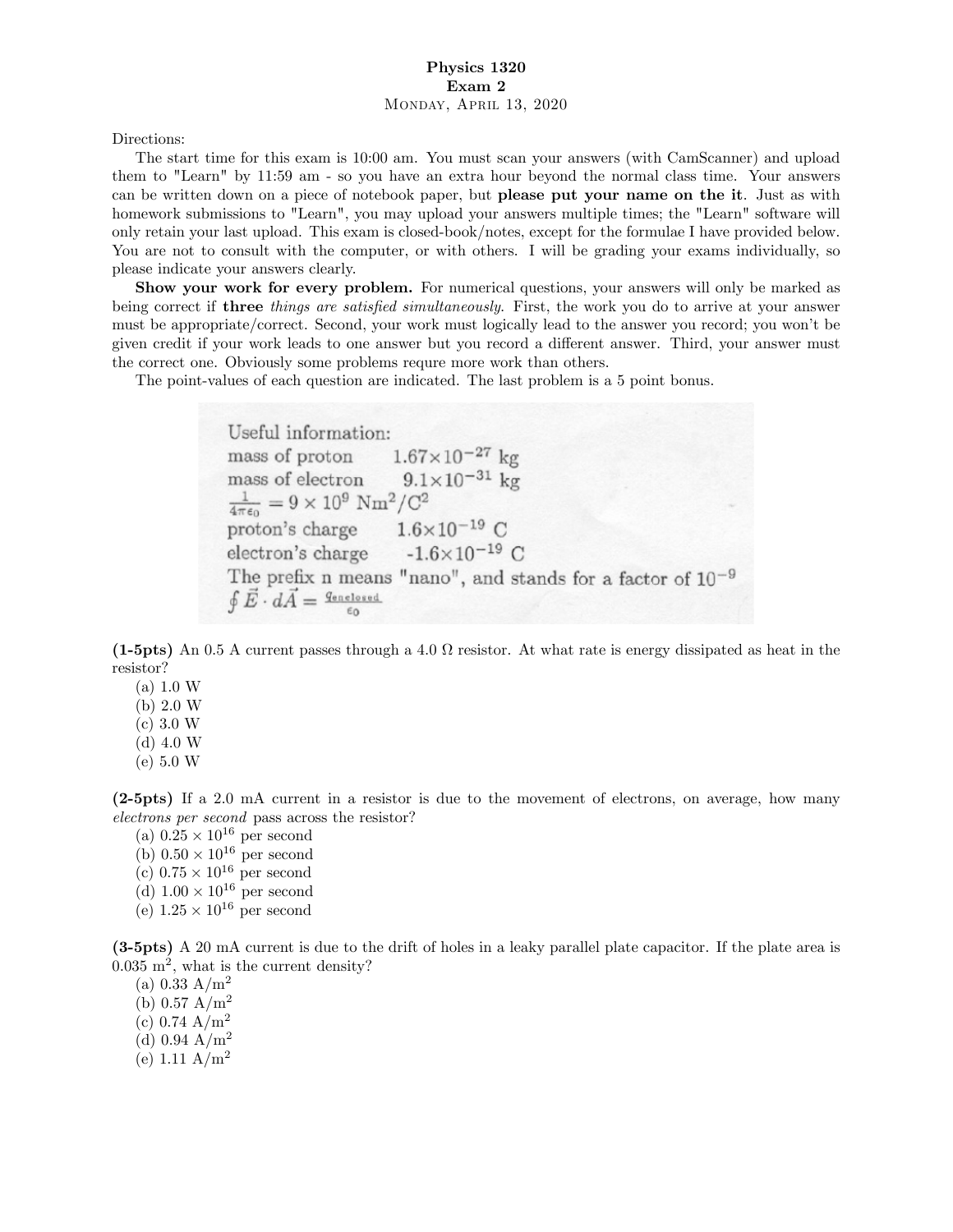(4-5pts) The density of free charges in a leaky capacitor is  $1.25 \times 10^{21}$  per cubic meter. If the current density is 1.00  $A/m^2$ , what is their drift velocity?

(a)  $1.00 \times 10^{-2}$  m/s (b)  $2.00 \times 10^{-6}$  m/s (c)  $3.00 \times 10^{-5}$  m/s (d)  $4.00 \times 10^{-4}$  m/s (e)  $5.00 \times 10^{-3}$  m/s

(5-5pts) A parallel plate capacitor has a plate area of 30  $m<sup>2</sup>$  and a gap of 20  $\mu$ m. How much charge is required to bring it to a potential of 1.5 V? Assume that the dielectric constant is 3.0.

(a) 20  $\mu$ C

(b) 30  $\mu$ C

(c) 40  $\mu$ C

- (d) 50  $\mu$ C
- (e) 60  $\mu$ C

(6-5pts) What is the minimum work required to charge up an isolated metal sphere of radius 10 cm to 10 nC in free space?

- (a)  $2.5 \mu J$ .
- (b)  $4.5 \mu J$ .
- (c) 5.5  $\mu$ J.
- (d) 6.5  $\mu$ J.
- (e) 8.5  $\mu$ J.

(7-5pts) A spherical shell of radius 10 cm is uniformly charged so that charge density on the surface is 1.00  $\rm nC/m^2$ . At the center of the shell is a point charge of -0.126 nC. What is the magnitude of the electric field at a point outside the shell at a radial distance 15 cm from the center?

- (a) 454 N/C
- (b) 345 N/C
- (c) 280 N/C
- (d) 151 N/C
- $(e)$  0 N/C

(8-5pts) The electric field strength is  $3\times10^6$  N/C at a point just above the head of a metal golf club. What is the surface charge density on the head at this location?

- (a) 0.5  $\mu$ C/m<sup>2</sup> (b) 6.5  $\mu$ C/m<sup>2</sup> (c) 12.5  $\mu$ C/m<sup>2</sup>
- (d) 21.5  $\mu$ C/m<sup>2</sup>
- (e) 26.5  $\mu$ C/m<sup>2</sup>

(9-5pts) Consider two surfaces with the geometry of a parallel plate capacitor with surface area 0.01  $m<sup>2</sup>$ and a gap of 10  $\mu$ m. If both surfaces have a *positive* uniform charge density of 3.0 nC/m<sup>2</sup>, what is the electric field strength outside the capacitor, just above the top surface (or just below the bottom surface)?

- (a) 339 N/C
- (b) 344 N/C (c) 475 N/C
- (d) 513 N/C
- 
- (e) 610 N/C

(10-5pts) An infinite plane in the xy plane has a surface charge density  $\sigma = 5 \text{ nC/m}^2$ . Consider an imaginary "Gaussian surface", a  $3m \times 3m \times 3m$  cube, with top and bottom faces parallel to the xy plane. The top face is 1 m above the plane. The bottom face is 2 m below the plane.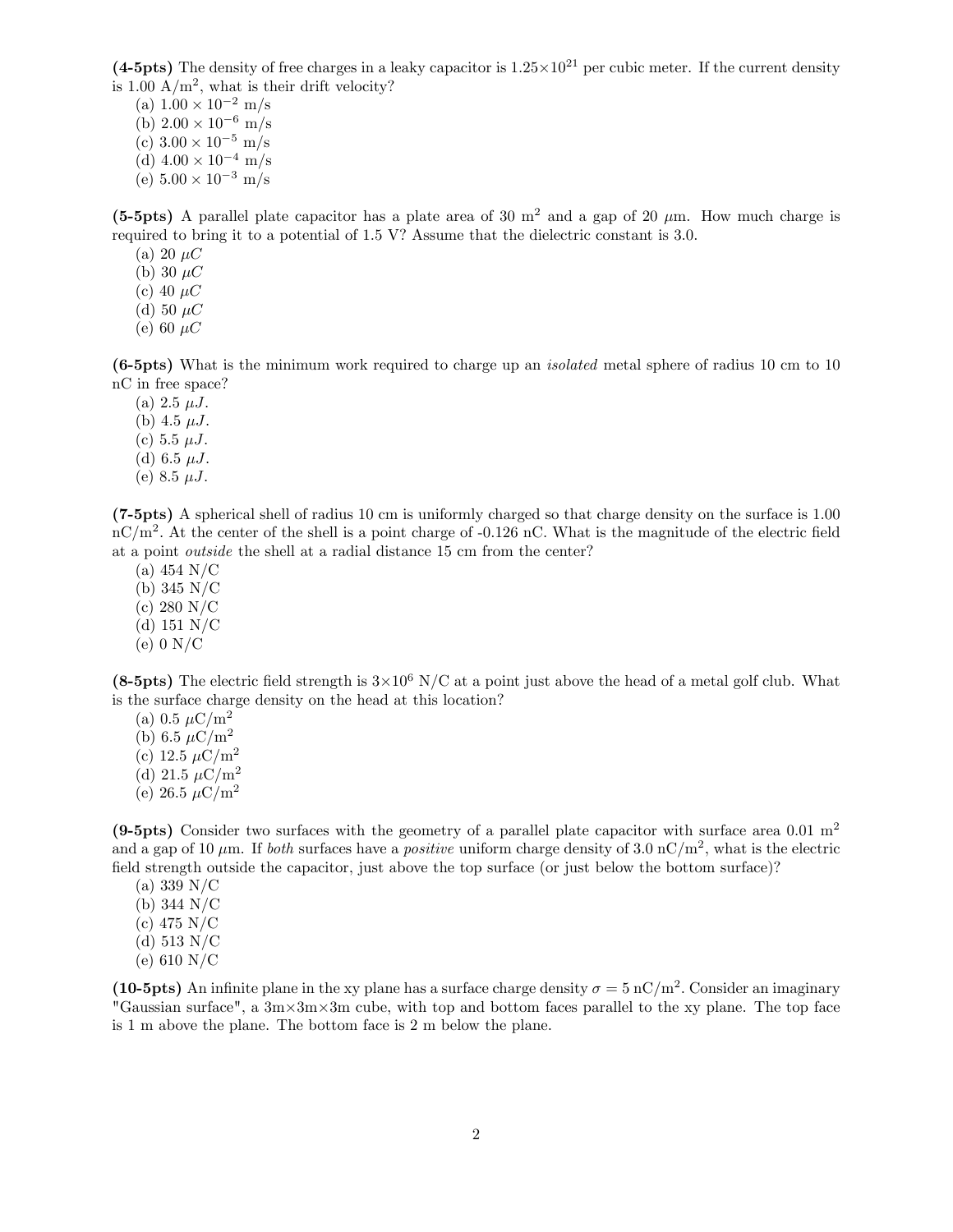

What is the electric flux  $\phi = \oint \vec{E} \cdot d\vec{A}$  integrated over all six faces of the cube?

(a)  $\phi = 0 \text{ Nm}^2/\text{C}$ (b)  $\phi = 1225 \text{ Nm}^2/\text{C}$ (c)  $\phi = 2545 \text{ Nm}^2/\text{C}$ (d)  $\phi = 3465 \text{ Nm}^2/\text{C}$ (e)  $\phi = 5089 \text{ Nm}^2/\text{C}$ 

(11-5pts) Two point charges are positioned along the x axis. A charge of 1.0 nC is positioned at  $x = -1.0$ m, and a charge of -4.0 nC is positioned at  $x = 1.0$  m. What is the net force on a third -1.0 C point charge at  $x = -3.0$  m?

- (a)  $-2.5 N \hat{i}$ (b)  $-3.8 \text{ N } \hat{\imath}$
- $(c) -7.3 N \hat{i}$
- (d)  $+8.5$  N  $\hat{i}$
- (e)  $+5.5 \text{ N } \hat{\imath}$

(12-5pts) An electron and a hole are separated from one another by 1.0 Å. What is the dipole moment of this charge configuration in Debyes? (1 D  $\simeq$  0.2 eÅ, and 1Å=0.1 nm)

(a) 1 D

(b) 5 D

- (c) 7 D
- (d) 9 D
- (e) 10 D

(13-5pts) Which of the following is true?

- (a) The electric Öeld at the surface of a conductor in equilibrium must be parallel to the surface.
- (b) In equilibrium, all points on a conductor are at the same potential.

(c) Charges placed on a conductor will distribute in a manner that maximizes the free energy.

(d) The electric Öeld inside of a charged conductor (beneath the surface) is the same as it is outside (just above the surface):

(e) A metal conductor can only be given a negative excess charge.

(14-5pts) A  $2\mu$ F capacitor is charged to  $3\mu$ C. The capacitor is made of two concentric metal spherical shells. The space between the two shells is empty - a vacuum. The inner shell is negative, and the outer shell is positive. If an electron escapes from the inner shell, how fast will it be moving when it strikes the outer shell if it starts from rest? (Note:  $1 \text{ eV} = 1.6 \times 10^{-19} \text{ J}$ )

(a)  $7.3 \times 10^5$  m/s.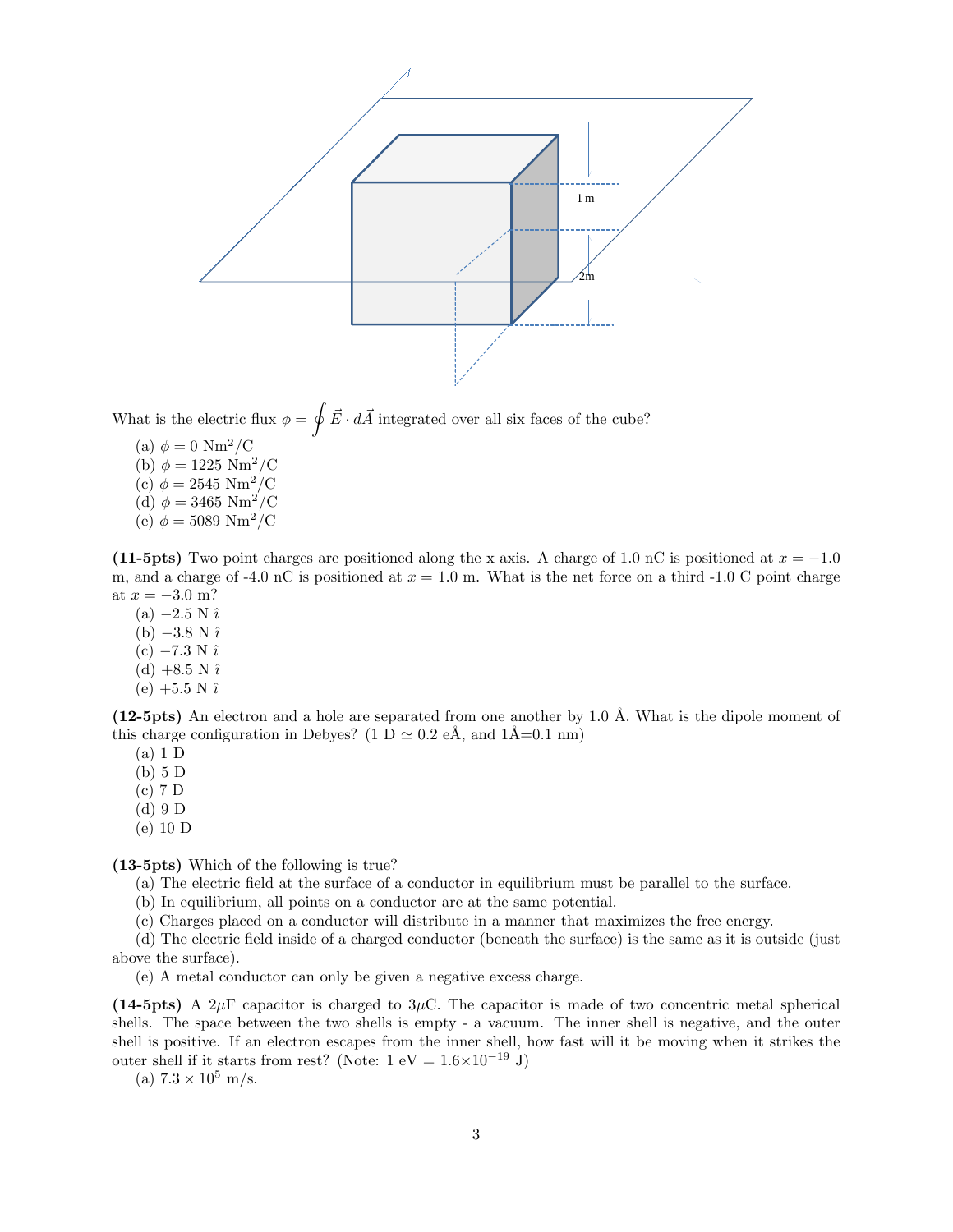(b)  $5.3 \times 10^4$  m/s.

(15-5pts) The spacer in a parallel-plate resistor (a leaky parallel plate capacitor) with plate area  $1.0 \times 10^{-1}$  $m^2$  and gap  $2.0 \times 10^{-3}$  m has a resistivity of  $3.0 \times 10^3$   $\Omega$ m. What is the resistance of the resistor (in  $\Omega$ )?

(a) 30

- (b) 40
- (c) 50
- (d) 60
- (e) 70

(16-5pts) The distance between the electron and the proton in the hydrogen atom in its ground state is  $0.529 \times 10^{-10}$  m. For this separation, the electrical potential energy is -27.2 eV. What is the change in electrical potential energy if the the distance between the electron and proton doubles? (Note:  $1 \text{ eV} =$  $1.6\times10^{-19}$  J)

- $(a) 13.6 eV$
- (b) 14:8 eV
- $(c) 16.2 eV$
- (d)  $18.8 \text{ eV}$
- $(e) 20.4 eV$

(17-5pts) A resistor carries a current of 1.0 mA. If the potential drop across the resistor is 5 V, what is the resistor's resistance in  $k\Omega$ ?

- (a)  $3.0 \text{ k}\Omega$
- (b)  $4.0 \text{ k}\Omega$
- (c)  $5.0 \text{ k}\Omega$
- (d) 6.0 k $\Omega$
- (e) 7.0 k $\Omega$

(18-10 pts) What is the equivalent capacitance between points A and B for the configuration shown below. (All capacitances are labeled in  $\mu$ F.)